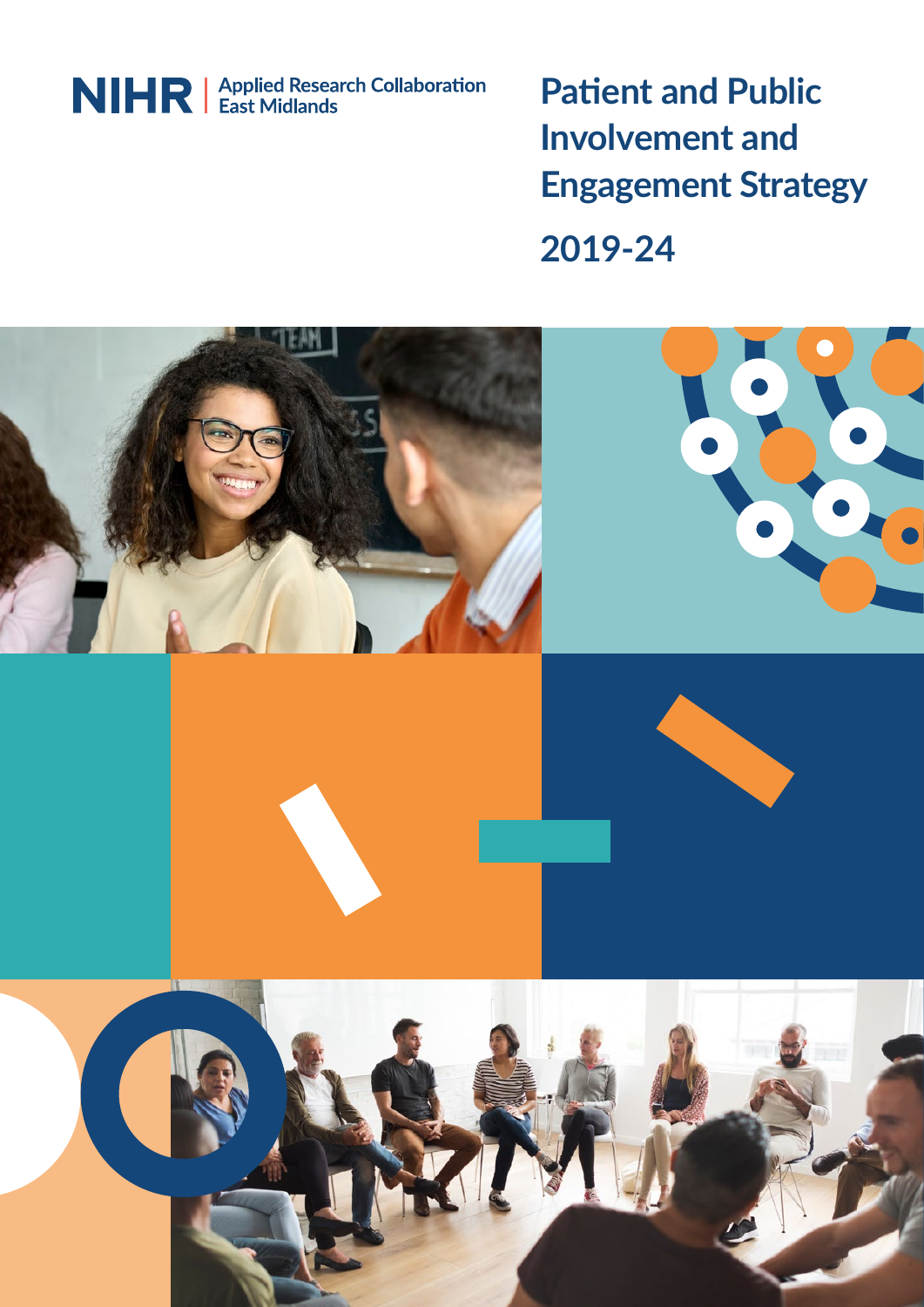This strategy highlights our goals and aspirations for public and community involvement, engagement and participation. It also describes the supporting culture, structures and commitments that will ensure that opportunities are neither missed nor mishandled.

This strategy was led and developed by our public and community partners with support from a range of groups and individuals across the Collaboration. It is informed by an evaluation of public involvement in CLAHRC-EM [www.clahrcem.](http://www.clahrcem.nihr.ac.uk/research/public-involvement-clahrc-east-midlands) [nihr.ac.uk/research/public-involvement-clahrc-east-midlands](http://www.clahrcem.nihr.ac.uk/research/public-involvement-clahrc-east-midlands) and should be read in conjunction with the ARC EM PPIE wheel and narrative [https://arc-em.nihr.ac.uk/sites/default/files/field/attachment/ARC\\_Brochure\\_PPIE\\_Wheel\\_0.pdf](https://arc-em.nihr.ac.uk/sites/default/files/field/attachment/ARC_Brochure_PPIE_Wheel_0.pdf) and PPIE Guidance for researchers <https://arc-em.nihr.ac.uk/resources/ppie-guidance>.

## **Vision and Aims**

We believe that through effective public and community contributions we will be better placed to support the NIHR's aims to promote and protect the interests of patients and the public in health research and, in turn, drive faster translation of scientific discoveries into tangible benefits for patients and act as a sound custodian of public money for the public good.

It is therefore important to us that our public contributors have a strong voice and identity within our Collaboration so that all projects are co-produced by patient and public contributors alongside people from services and academic centres. This will ensure that planning, priority setting and resource allocation for all our programmes is shaped by the needs and views of our diverse communities.

We appreciate the value of bringing non-medical and lay perspectives and contributions to our Collaboration, so that:

- Diverse views inform all study stages from selection to implementation:
- Outcomes that matter most to patients are identified and prioritised;
- Wasteful or unnecessary research is challenged and rejected;
- Participant burden in our research is identified and minimised:
- Communications between researchers and public audiences are clear and open:
- ҽ Findings from our publicly-funded studies reach the public quickly and appropriately; and
- Our studies are 'fit-for-purpose' and therefore primed for implementation.

ARC EM has a national leadership role across the ARCs for Equality, Diversity and Inclusion of under-represented Groups. As such, we will collaborate with other ARCs to share best practice and encourage effective community engagement and involvement in as inclusive a way possible to ensure diverse views inform all study stages, as mentioned above, both nationally as well as regionally.

## **Delivery, Leadership and Reporting**

We recognise there are multiple challenges to effective public involvement, engagement and participation and that many communities are poorly represented in health and social care research. For example, the East Midlands includes many of the least well represented ethnic minority groups and CLAHRC EM responded by establishing the Centre for BME Health, to encourage and support contributions from these communities, and which aspired to gain status as a national centre for excellence.

CLAHRC-EM previously had a longstanding Patient and Public Partners' Council (PPPC) that has informed project selection, design, delivery, interpretation and implementation. In ARC EM, the group will become the Community Voices Panel. It will provide a link to the populations we serve, will ensure public influence in all key decisions, and will actively promote co-production. To ensure greater influence and impact, the Community Voices Panel will work closely with the Implementation Hub within the Translating and Implementing Sustainable Service Improvements (TISSI) theme [https://arc](https://arc-em.nihr.ac.uk/about/our-priorities/translating-and-implementing-sustainable-service-improvement)[em.nihr.ac.uk/about/our-priorities/translating-and-implementing-sustainable-service-improvement.](https://arc-em.nihr.ac.uk/about/our-priorities/translating-and-implementing-sustainable-service-improvement)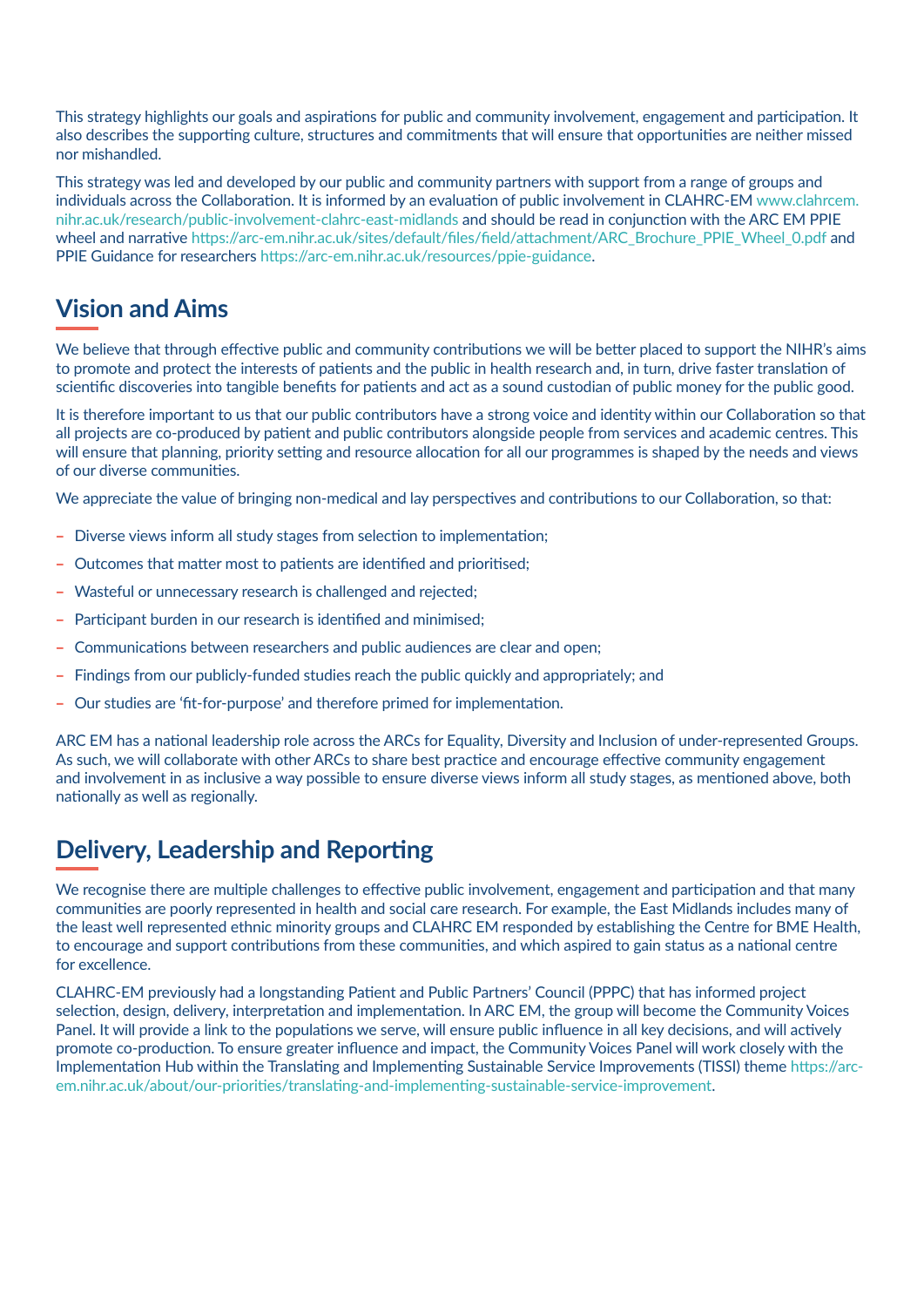In addition to the Community Voices Panel, the Collaboration will have a range of other structures and groups to promote and support the active involvement of people from diverse backgrounds in our programmes, participation in our projects, and engagement with the evidence we produce:

- A Public Involvement Lead, supported by a PPIE Coordinator will coordinate, facilitate and monitor public involvement, participation and community engagement and will have particular responsibility for championing inclusive practices will which will be scrutinised via the Chair of an Equality, Diversity and Inclusion (EDI) group;
- ҽ The Ethnicity and Health Inequalities cross-cutting theme will explore issues and promote equality and diversity across projects and programmes, including conducting Equality Impact Assessments on all projects;
- The Centre for Ethnic Health Research <https://ethnichealthresearch.org.uk/> is now an established national centre of excellence and will provide a centralised resource to support those undertaking research and healthcare delivery in partnership with black and minority communities. This will include an extensive training programme, aimed at, but not exclusively for, researchers around effective community engagement, cultural competence and inclusion of underrepresented groups in research. In addition, a Community Partners Panel made up of representatives of under-served groups will facilitate engagement and co-production with diverse communities to ensure that diverse voices inform all ARC EM work streams.

To further increase participation from other underserved groups and reduce variations in care, we will make use of new technologies to facilitate involvement, engagement and participation whilst remaining mindful that many of the most socially disadvantaged do not have access to the Internet. We will continue to explore the value of a wide range of digital technologies and media platforms to raise awareness of participation and involvement opportunities to more people, particularly from under-engaged sectors.

We will continue to enact and refresh the commitments to involve and engage members of the public and communities in our structures and activities by the following:

- All Public Involvement activities will be correctly costed in to every research bid proposal
- ҽ All groups and meetings will have clear terms of reference and appropriate methods for encouraging and supporting contributions from public members;
- Training in effective involvement, engagement and participation will be available for all those connected with our Collaboration;
- ҽ There will be strong public (non-researcher and non-clinical) representation on project steering groups and governance structures;
- Documents and other material intended for general audiences will be reviewed by non-researchers to ensure they are clearly written and appropriately targeted;
- Meetings involving public contributors will be held at accessible times and locations;

Public contributors to groups and committees will be provided with:

- Clear role descriptions which will be regularly reviewed
- Profiles of other members
- A mentor who will support their full and active participation and be available to address issues or concerns
- Training to ensure that they can contribute effectively
- Payment and reimbursement in line with NIHR guidelines 2021 [https://www.nihr.ac.uk/documents/payment-guidance](https://www.nihr.ac.uk/documents/payment-guidance-for-researchers-and-professionals/27392)[for-researchers-and-professionals/27392](https://www.nihr.ac.uk/documents/payment-guidance-for-researchers-and-professionals/27392)
- Where possible, we will provide opportunities and support for individuals to develop their own project ideas through to fruition;
- We will add to the evidence base for Public Involvement and, particularly, the understanding of the impact of engagement and involvement of under-represented groups and communities;
- We will capture and share best practice, raising the profile of involvement in applied health and care research in an inclusive manner.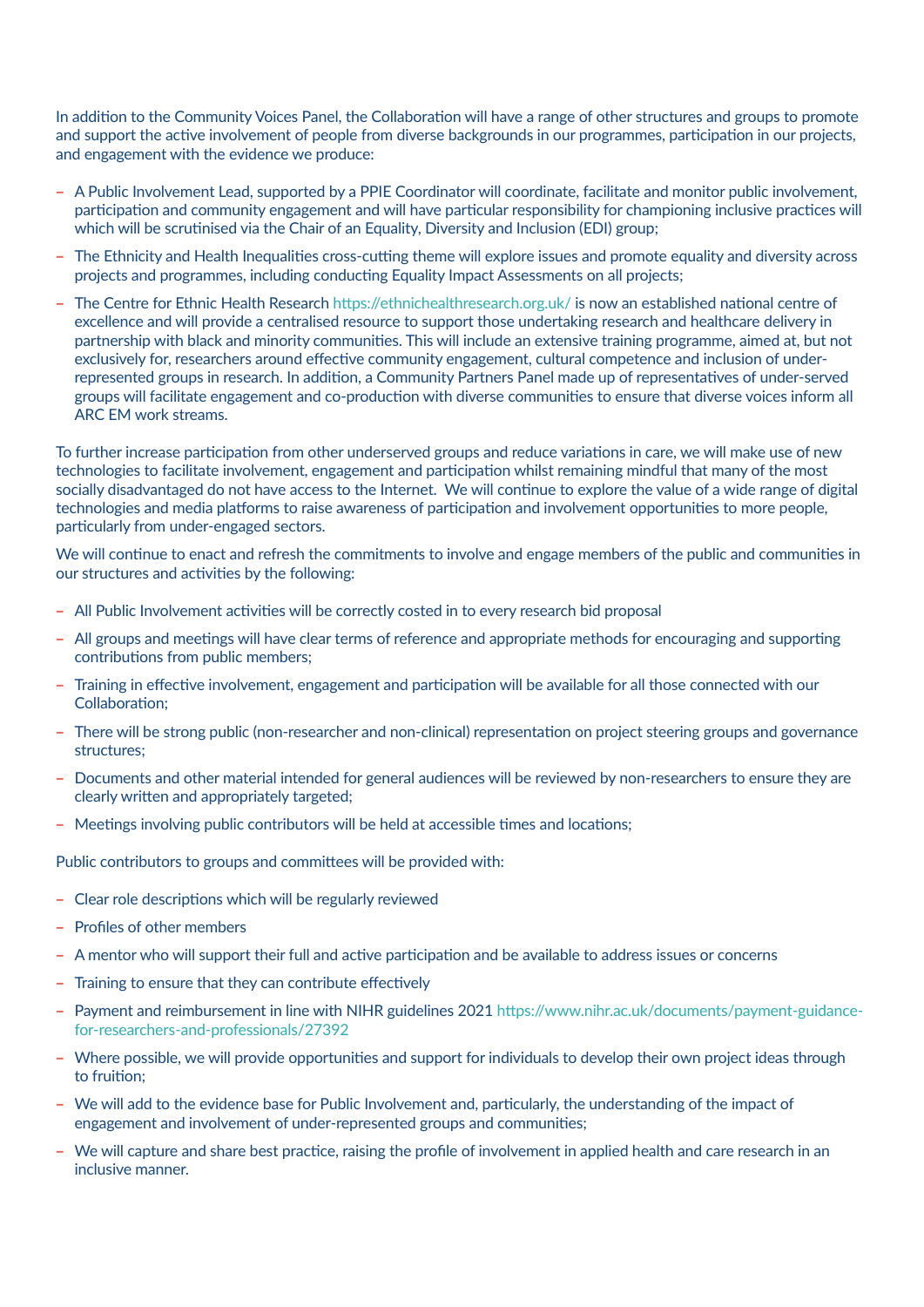## **Monitoring and Evaluation**

In order to provide assurance that PPIE is continually promoted and embedded within all ARC activities there is a continual cycle, ensuring monitoring at all levels within the ARC from individual projects, through Executive Group and up to the Governance Board as described in the PPIE wheel [https://arc-em.nihr.ac.uk/sites/default/files/field/attachment/ARC\\_](https://arc-em.nihr.ac.uk/sites/default/files/field/attachment/ARC_Brochure_PPIE_Wheel_0.pdf) [Brochure\\_PPIE\\_Wheel\\_0.pdf](https://arc-em.nihr.ac.uk/sites/default/files/field/attachment/ARC_Brochure_PPIE_Wheel_0.pdf)

In addition, the ARC EM evaluation team will develop a 'Meaningful PPI Spectrum' resource to promote effective public involvement and to set out a process for measuring public influence and impact.

The Ethnicity and Health Inequalities Theme will conduct the following study; 'To understand ARC researchers' practices regarding the equality of participant involvement in the planning, delivery, and implementation stages of ARC EM research' [https://arc-em.nihr.ac.uk/research/understanding-arc-researchers-practices-regarding-equality-participant-involvement.](https://arc-em.nihr.ac.uk/research/understanding-arc-researchers-practices-regarding-equality-participant-involvement)

## **Our Commitment**

ARC EM will provide clear mechanisms and structures, via this strategy, to support engagement and partnership working throughout the research process with particular focus on priority setting and implementing evidence into practice.

We fully support the principles set out in the NIHR report on public involvement, 'Going the Extra Mile' and will enact and be judged by the National Standards for Public Involvement<https://sites.google.com/nihr.ac.uk/pi-standards/home> by offering accessible involvement opportunities that reach people and groups according to research needs.

We will continue valuing all contributions, and building and sustaining mutually respectful and productive relationships, offering support and learning that builds confidence and skills for public involvement in research.

ARC EM will use plain language for timely, two-way and targeted communications and drive improvement by capturing and sharing our experiences of public involvement as well as involving the public in our governance and leadership so that our decisions ultimately promote and protect the public interest.